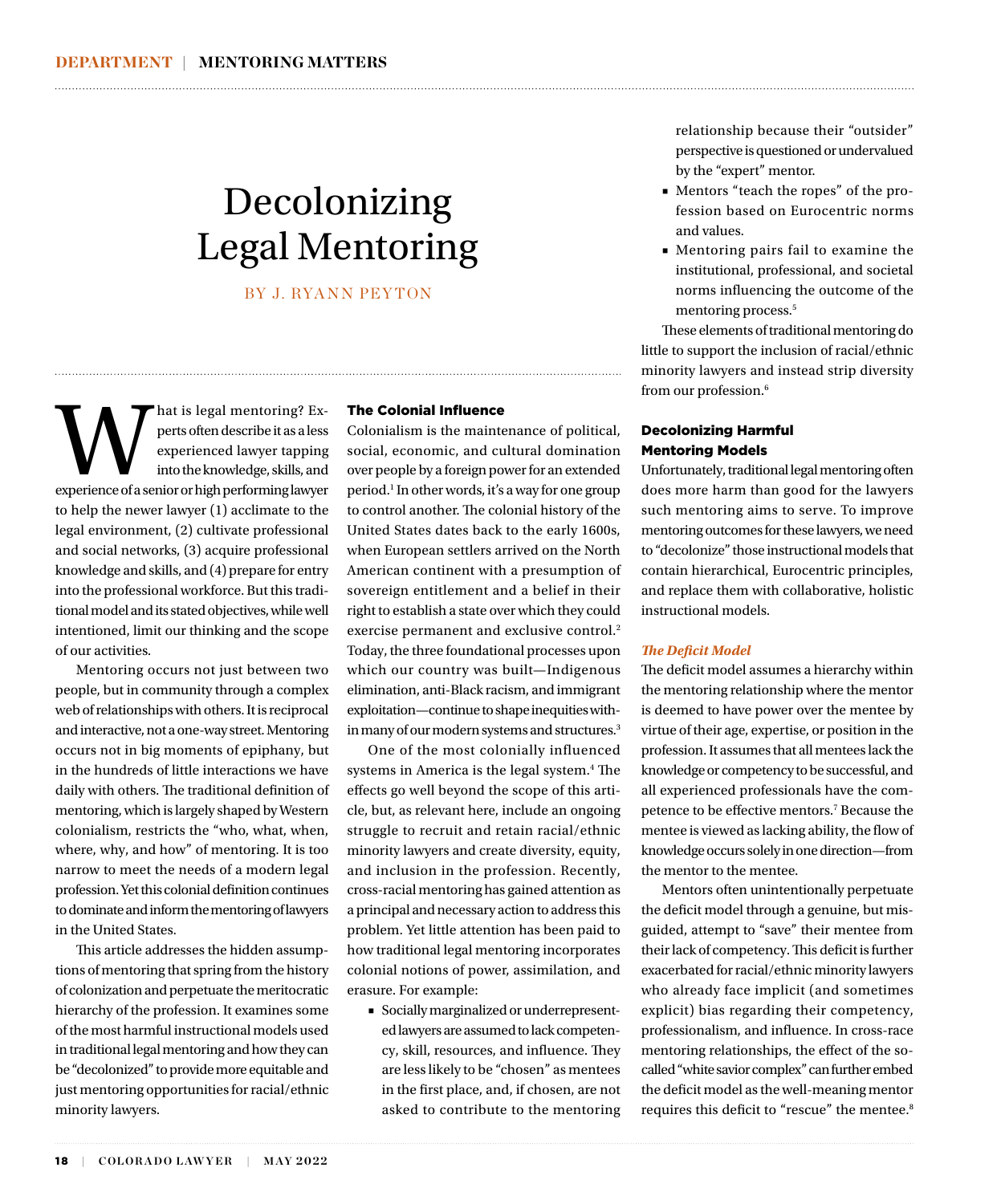The mentee may feel that their role is to be exceedingly grateful for the mentorship (whether authentic or not) and to publicly demonstrate their mentor's commitment to diversity.

To decolonize this model, the mentor should move to a shared model of mentoring. Instead of wielding power over the mentee, the mentor should reflect on the power and privilege they hold as a mentor and seek ways to share that power with the mentee. Examples of the shared model include:

- using the mentor's social capital to build the mentee's influence and power in the community;
- teaching the mentee how to navigate professional relationships with colleagues, peers, and supervisors;
- empowering the mentee to take ownership of the direction of the mentoring relationship;
- affirming and building the mentee's confidence; and
- valuing collaboration and bringing in different perspectives to the mentoring relationship.9

The shared model rebalances power in the mentorship and promotes a two-way exchange of information.

### *The Assimilation Model*

The assimilation model presumes it the mentor's role to provide the mentee with knowledge, advice, challenge, counsel, and support in the mentee's pursuit of becoming a full-fledged member of the legal profession. This model assumes that (1) mentees must conform to become members of the legal profession, (2) the profession's values supersede the mentees' values, and (3) the purpose of mentoring is for the mentee to become a "clone" of the mentor.<sup>10</sup>

These assumptions are directly related to the settler colonialism on which the legal profession was built. They are further perpetuated by mentors who use the deficit model to indoctrinate the mentee to the profession's dominant (Eurocentric) norms and values. The assimilation model conveys to racial/ethnic minority mentees that they must give up their racial or cultural identities to find belonging and success in the legal profession.

When members of one community interact with another community, there can be a conflict of norms. While each community might prefer for its norms to govern the interaction, usually the community with the most power in society impresses its norms onto the other.<sup>11</sup> Currently, the profession's norms are so deeply rooted and entrenched in white, Eurocentric standards

Currently, the profession's norms are so deeply rooted and entrenched in white, Eurocentric standards that newcomers to the profession, regardless of race, ethnicity, gender identity, or ability, have to determine how to keep their own identity while also embodying the identity of "lawyer."

that newcomers to the profession, regardless of race, ethnicity, gender identity, or ability, have to determine how to keep their own identity while also embodying the identity of "lawyer."

This process of assimilating to professional norms begins in law school and continues throughout a lawyer's career. "Formal legal education was founded on exclusionary and

classist premises. Those goals have waned somewhat, but the core of the educational and professional process is still typified by a narrow range of considerations, faulty pedagogy and the centering of white cultural norms."12 The continued centering of white cultural norms, passed down and replicated through typical models of legal mentoring, creates a cyclical process of assimilation. It is not surprising then that the profession continues to struggle with generating real equity and inclusion, as the focus on "inclusion" has become a misguided quest for assimilation. The message to racial/ ethnic minority lawyers is that professional inclusion is possible, as long as one assimilates to white cultural norms.

Decolonizing this model involves switching to a relational model through which mentees are treated as whole and unique individuals whose professional identities are shaped first and foremost by their personal identities. Examples of this approach include:

- creating space to courageously discuss the cultural differences between mentor and mentee and between the mentee and the legal profession as a whole;
- having a holistic understanding of a mentee that includes their racial/ethnic/ cultural identities;
- reconciling the personal and professional identities of the mentoring pair and acknowledging how they can be both intersectional and incongruent with the norms of the legal profession;
- acknowledging that the law and the legal profession are not value free, and examining how the mentee's personal or cultural values compare to the profession's values.
- challenging oppressive structures within the legal profession that prompt or require assimilation as a tool for visibility, belonging, or success; and
- supporting mentees in navigating two worlds—their personal world and their professional world.13

The relational model allows mentees who don't fit into the typical lawyer mold to hold on to what makes them unique and feel at home in the legal profession.